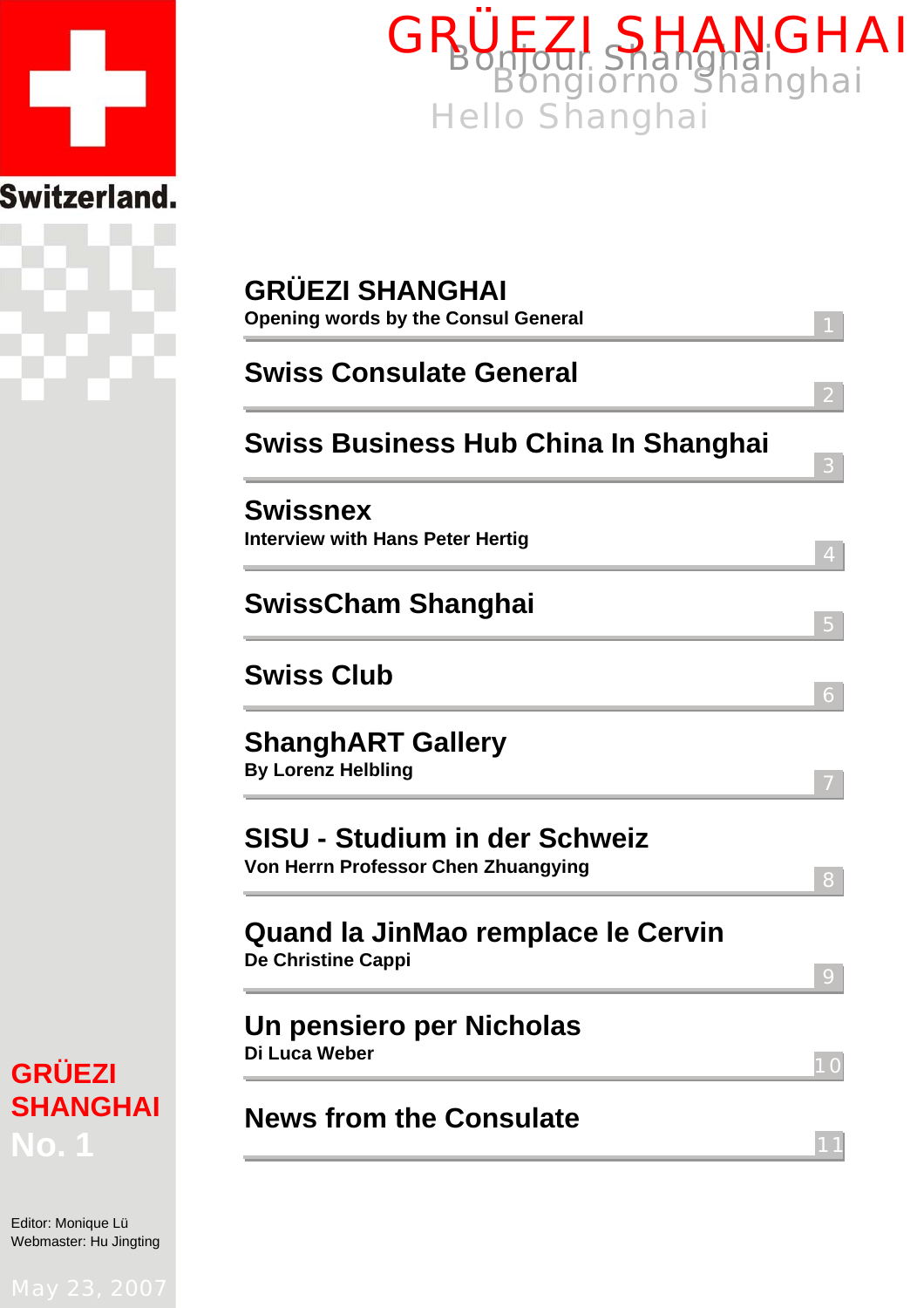



#### **Cher compatriotes**

J'ai le plaisir de vous présenter ce nouveau moyen de communication simple et direct entre le Consulat général et la communauté suisse du Delta du Yangtze. Voici la première édition de notre lettre d'information "Grüezi Shanghai".

Ce bulletin, écrit en anglais et dans nos trois langues officielles, couvrira des sujets variés. J'espère que la lecture de ce premier numéro vous intéressera. Vous y trouverez la diversité des institutions suisses et la richesse de nos différentes communautés linguistiques présentes à Shanghai. Porteparole non officiel du Consulat, ce bulletin va nous permettre d'établir des liens plus étroits avec vous. Il va aussi offrir l'occasion à la communauté suisse de s'exprimer. « Grüezi Shanghai » sera distribué aux suisses et sociétés suisses dans toute la circonscription consulaire par courriel. C'est avec plaisir que nous accueillerons vos commentaires et suggestions éditoriales !

#### **Liebe Landsleute,**

Es freut mich Ihnen dieses neue, einfache und direkte Kommunikationsmittel zwischen dem Generalkonsulat einerseits und der Schweizer Gemeinschaft des Yangtze Deltas vorzustellen. Dies ist die erste Ausgabe unseres Informationsbriefes "Grüezi Shanghai".

Dieses Heft, in English und in den drei offiziellen Sprachen der Schweiz geschrieben, deckt verschiedene Themen. Ich hoffe, dass die Lektüre dieser ersten Ausgabe Sie interessiert. In diesen Artikeln finden Sie die Verschiedenheiten der Schweizerischen Institutionen als auch die Reichhaltigkeit unserer verschiedenen sprachlichen Gemeinschaften, die in Shanghai anwesend sind. Als inoffizieller Sprecher dieses Generalkonsulates sollte dieses Informationsblatt uns erlauben, engere Kontakte mit Ihnen zu schliessen. Es soll auch ein Sprachrohr für die Schweizer Gesellschaft werden. "Grüezi Shanghai" wird an die Schweizer und Schweizer Unternehmen im ganzen Konsularbezirk als E-Mail versandt. Gerne erwarten wir Ihre editorialischen Kommentare und Anregungen!

#### **Cari compatrioti,**

Ho il piacere di presentarvi questo nuovo modo di comunicazione semplice e diretto tra il Consolato generale e la comunità svizzera del Delta del fiume Yangtze. Ecco la prima edizione della nostra lettera d'informazione "Grüezi Shanghai".

Questo bollettino scritto in inglese e nelle nostre lingue officiali, coprirà vari settori. Spero che questo primo fascicolo vi sarà d'interesse. Ci troverete la diversità delle istituzioni svizzere e la ricchezza delle nostre comunità linguistiche presente à Shanghai. Portavoce non ufficiale del Consolato, questo bollettino d'informazione ci permetterà di creare dei legami più stretti con voi. Offrirà anche alla comunità svizzera l'occasione di esprimersi. "Grüezi Shanghai" sarà distribuito agli svizzeri e le ditte svizzere in tutta la circoscrizione consolare per via elettronica. Con gran piacere accoglieremo i vostri commenti e suggestioni editoriali!

#### **Dear compatriots,**

I have the pleasure to present you this new way of simple and direct communication between the Consulate General and the Swiss community of the Yangtze Delta Area. This is the first edition of our information letter "Grüezi Shanghai".

This letter, written in English and in our three official languages, will cover various issues. I hope that this first edition will awake your interest. You will get to know about the diversity of the Swiss institutions and the richness of our different linguistic communities present in Shanghai. Unofficial speaker of this Consulate, this information letter will help us to build up closer relations with you. It shall also become a platform for the Swiss community where to express. "Grüezi Shanghai" will be distributed to the Swiss and Swiss companies in the whole consular district by electronic mail. With a great pleasure we will receive your comments and editorial suggestions!



Consul General of Switzerland in Shanghai **William Frei**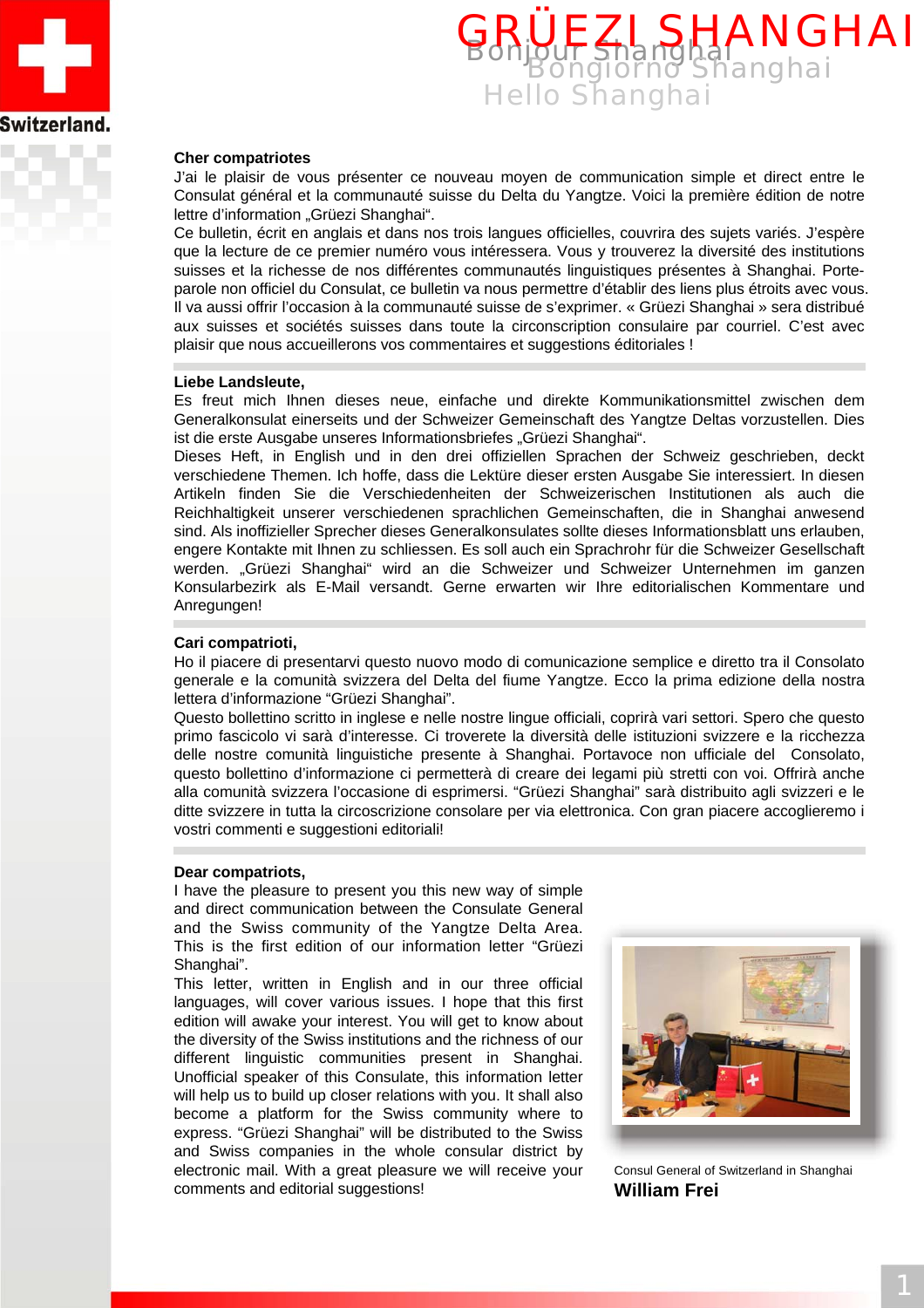



# **The Swiss Consulate General Shanghai**

In 1995, the Federal Council has decided to re-open a Consulate General in Shanghai. The consular activities are carried under the 1963 Vienna Convention on Consular Relations with the purpose to develop friendly relations among nations. The area of jurisdiction of the Consulate General extends beyond the Municipality of Shanghai to the three provinces of Anhui, Jiangsu and Zhejiang.

The Swiss Consulate General Shanghai promotes Swiss interests in East China and strengthens the links between the two countries. It strives to implement the Swiss foreign policy and achieve greater understanding of Swiss policies and values in East China. The Consulate General also provides information to Swiss institutions and private interested people and entities about the environment in this most dynamic region of China.

The Consulate General serves more than 700 Swiss citizens living in the consular district, providing information and both routine and emergency services. It offers effective assistance to Swiss citizens in need. The Consulate General facilitates the legitimate movement of people between the two countries; it has delivered more than 21'000 visas last year, giving the applicants the opportunity to visit Switzerland for business, education or tourism.

The Consulate General fosters positive trade and investment conditions. It follows the economic evolution of the region and acts as a support to all Swiss companies present in the region. Since 2001 the Swiss Business Hub operates within the premises of the Consulate General as the trade and commercial arm to assist Swiss businesses entering the Chinese market. In many fields like culture, education and media the Consulate promotes Swiss presence and values in East China and fosters exchanges in all these fields. Soon Swissnex Shanghai will be officially opened. It will increase the perception of Swiss strengths in science and research and promote cooperation in these fields between Switzerland and China.

The Swiss presence in East China expands in many fields, from culture to research, from education to sports, from wellness to charity, from science to business, from law to media and communications. Today 17 dedicated staff members work in the Consulate General to facilitate and support this trend.

The spirit of the 2010 World Expo is already in the air of Shanghai. The Swiss Consulate General's team hopes to modestly contribute in the making of Shanghai - for the Swiss as well - a Better City for a Better Life.



#### **The Swiss Consulate General Shanghai**

22F, Building A - Far East International Plaza - 319, Xianxia Road - 200051 Shanghai - China Tel: (86 21) 6270 0519 Email: vertretung@sha.rep.admin.ch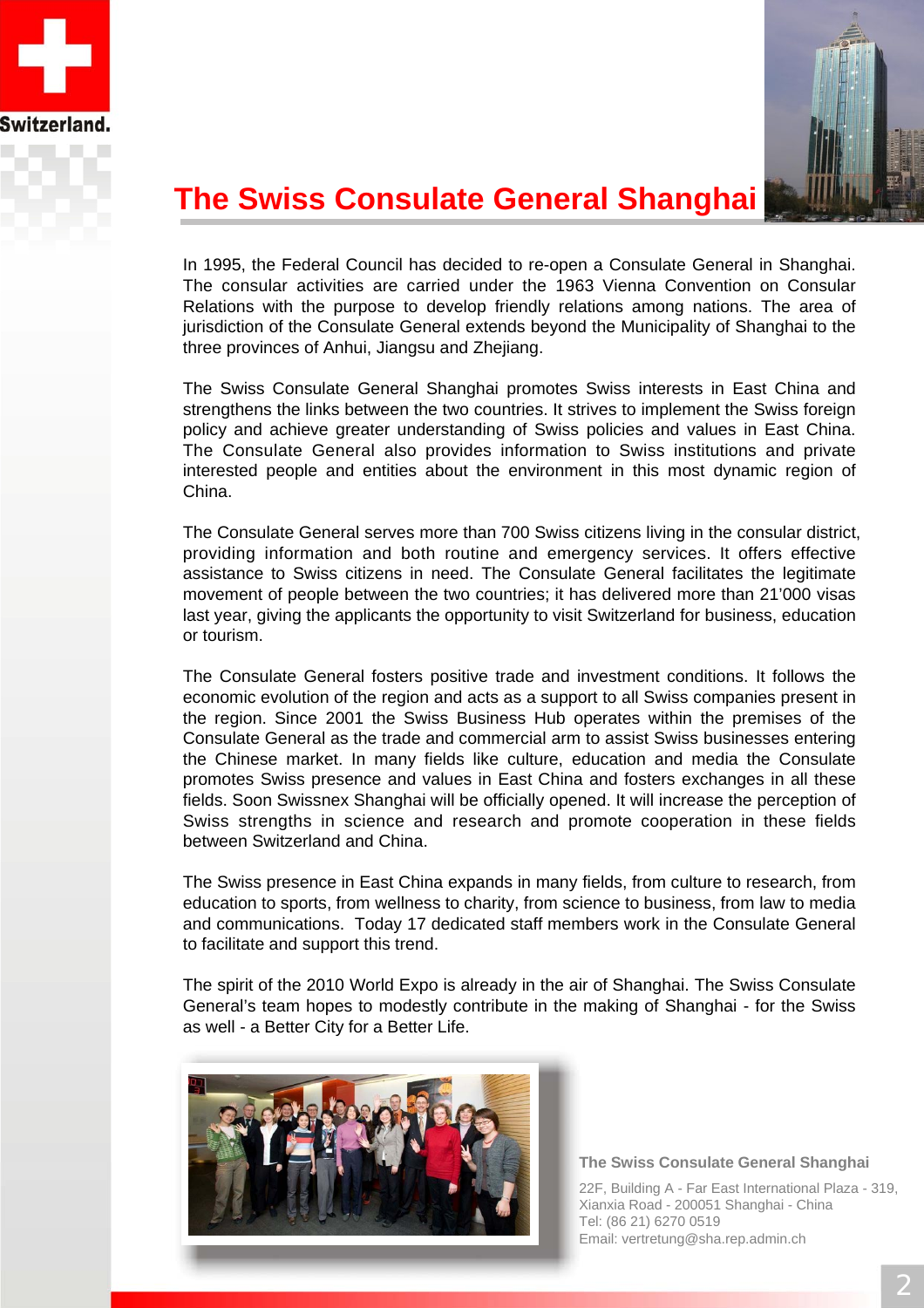

#### member of business network switzerland

# **The Swiss Business Hub China: The official network partner of OSEC Switzerland.**

**The Shanghai Office has a new representative.**

Zhang Yibei took up her work for the Swiss Business Hub within the premises of the Swiss Consulate General on 16th of April 2007. Being fluent in Mandarin, German, English and French, Mrs Zhang will be of great help to develop and strengthen the business relations between Swiss or Liechtenstein based companies and Chinese companies of the People's Republic of China. Mrs Zhang has a German degree as "Diplom-Ingenieurin (Vermessungswesen)". She has been working in Germany and France and for a German company in Shanghai.



The Shanghai Office of the Swiss Business Hub China offers the following services:

- Information, research and analysis of the local market
- Identification/qualification of potential business partners
- Organization and support for special events and trade fair participants
- ◆ Support to governmental and/or private delegations

By early 2007 there have been around 250 Swiss enterprises established in Shanghai and the Yangtze River Delta. Statistical data show that Swiss exports to this region have been on increase. In this area the Shanghai Office has observed a shift in demand from the traditional investment goods toward luxury goods, life science products as well as the service industry. Shanghai continues to offer abundant business opportunities and attract new Swiss companies not yet active in this market.

**Swiss Business Hub,** 22F, Building A - Far East International Plaza - 319, Xianxia Road - 200051 Shanghai - China Tel: +86 21 6270 0519 ext. 106 Email: Yibei.zhang@eda.admin.ch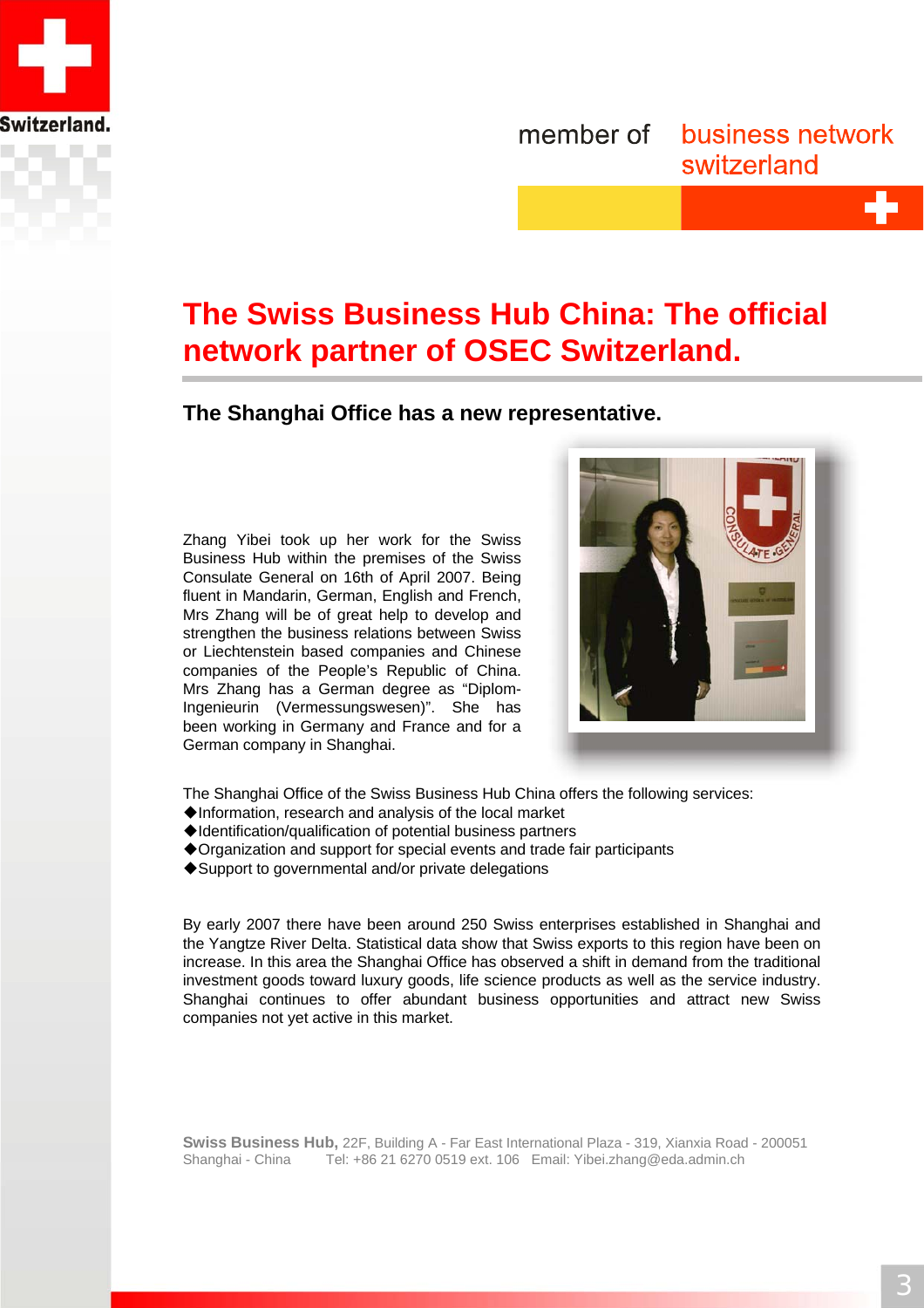



Switzerland's Outpost for Science, Technology and Culture in China an Annex of the Consulate General of Switzerland in Shanghai

**In a couple of months, the Consulate General of Switzerland in Shanghai will have an annex: Swissnex Shanghai. "Grüezi Shanghai" has asked the person in charge of establishing the institution, Dr. Hans Peter Hertig, the former director of the Swiss National Science Foundation, to present Swissnex Shanghai:**

**What is Swissnex Shanghai?** It is an initiative of the Swiss State Secretariat for Education and Research of the Ministry of Home Affairs and the Swiss Ministry of Foreign Affairs. Similar institutions are located in Boston, San Francisco and Singapore. Their goal is to fully exploit the potential of cooperation between Switzerland and the respective host countries in the fields of higher education, research, technology, innovation and culture and to promote Switzerland as one of the leading countries in those domains.

**What will Swissnex Shanghai do?** The main goal of Swissnex Shanghai is to establish a solid, long-lasting network of cooperation between Swiss and Chinese scholars serving as a base for bottom-up initiatives in the future. In order to achieve this goal, Swissnex Shanghai, at least in its first years of operation, will fulfil such basic tasks as raising the level of knowledge of the Chinese science system in Switzerland, establishing a decentralized early awareness system for new developments in specific research fields and putting in place an effective selection system for Chinese scholars motivated to spend some time in Switzerland. Swissnex Shanghai will serve as a home base and platform for all Swiss parties in the above-mentioned domains. It will help them to find partners in an environment that is still not well known in Switzerland, host them for short-term stays and provide facilities for workshops and seminars.

**Why a Swissnex in China?** In a recent survey, Swiss universities were asked about their priorities in the field of international relations in the years to come: China, clearly, came out first. And China has caught the eye of the newly conceived Swiss universities of applied science: considering the fact that 90% of research done in China is applied research, their potential for fruitful and rewarding cooperation with Chinese counterparts is considerable. In addition, there is a great and increasing interest of Swiss companies with a research base in China. They are in need of highly qualified young Chinese scientists who know the Swiss research system, i.e., have spent some time in Switzerland. This great interest of major Swiss players is in sharp contrast to the existing low level of cooperation. Other countries have a long tradition of cooperation with China. Swissnex Shanghai, and a new governmental programme for Sino-Swiss research projects it will run next year, will be essential to Switzerland as it catches up and reaches a similar level of activities.

**What research fields will be covered?** All research fields that are of common interest for Switzerland and China. However, in a recent Memorandum of Understanding, the two countries have decided on some priorities: public health, cell biology, new materials, fuel cells, microsystems, advanced communication technology and environment protection.

**When will Swissnex Shanghai be operational?** Swissnex Shanghai will move into its own location next to the Consulate General of Switzerland in Shanghai end of August 2007. It will be fully operational in January 2008. Swissnex Shanghai will have a staff of five to seven in the early phases of operation, a number that is expected to increase to 10 to 12 in the years to come.

#### **Thank you Mr. Hertig, and good luck!**

**Swissnex**, 22F, Building A - Far East International Plaza - 319, Xianxia Road - 200051 Shanghai - China Tel: (86 21) 6235 1889 - Email: li.ma@eda.admin.ch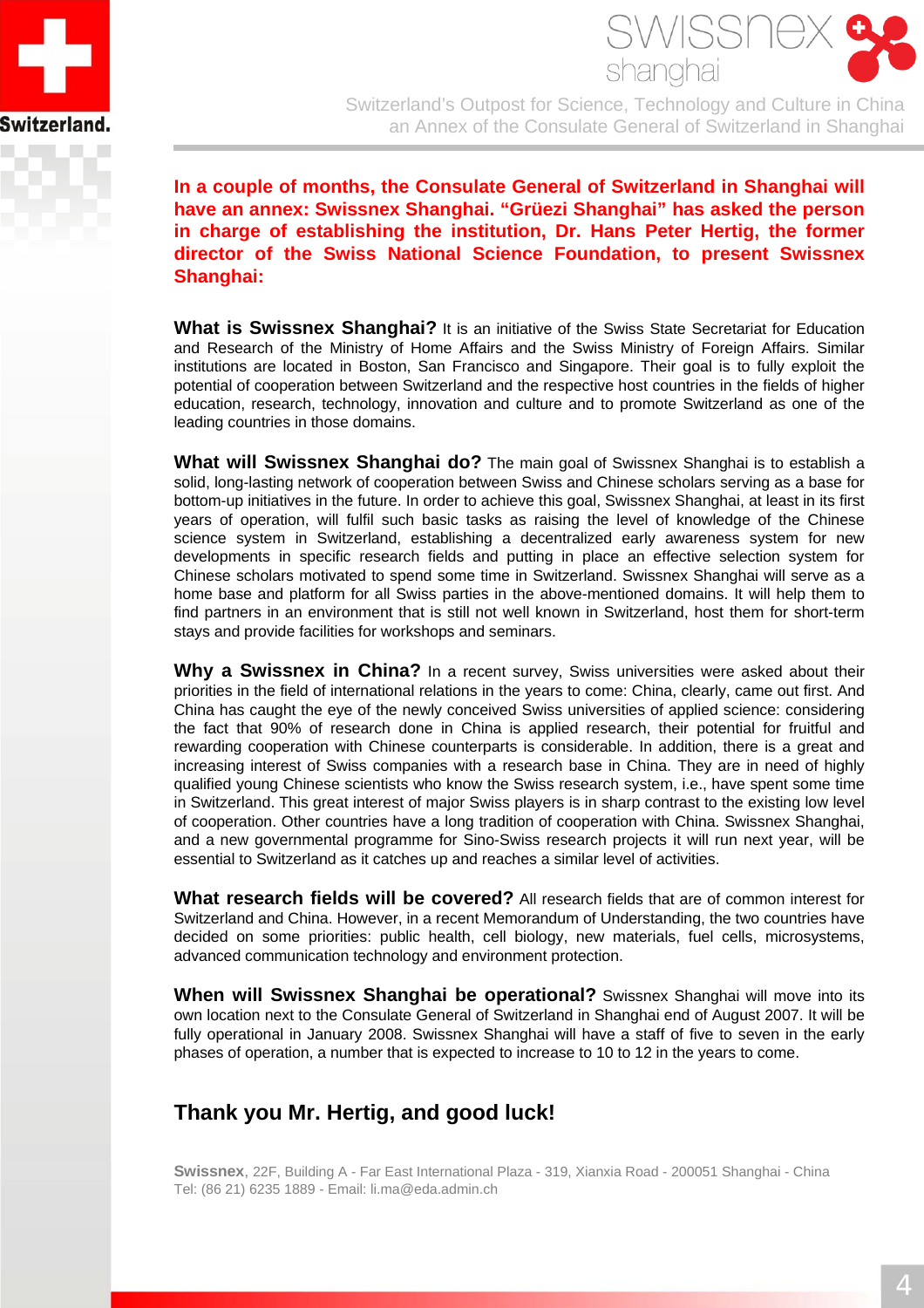

# swisscham.org

### **SwissCham Shanghai – your platform and network for business & trade!**



SwissCham Shanghai is the largest, operationally independent, regional organization of Swiss Cham China (Swiss Chinese Chamber of Commerce in China), the only recognized Swiss nonprofit and non-governmental Business & Trade association officially registered in the People's Republic of China.





Emphasizing Sino-Swiss invested business partners and stakeholders; SwissCham Shanghai is dedicated to the promotion of its members' interests furthering growth of Sino-Swiss trade, investments & economic relations.

We provide the network and platform by bringing extensive business and public relations exposure to members with mutual benefits.

SwissCham Shanghai was founded in 1997 and consists of over 170 members by today. SwissCham Shanghai welcomes all Swiss-related companies, individuals and other organizations in Shanghai, Jiangsu, Zhejiang and Fujian provinces.

Chinese companies, organizations or individuals are welcomed to become associate members.

The membership decides on strategy & financials and elects the ten members of the Board of Directors in its annual general assembly.

The voluntary work of the Board is the guideline for the fully employed Executive Director and her team of currently two Swiss and one Chinese professionals.

The new modern and functional offices in the Regus Silver Centre provide working space, meeting rooms and large conference facilities.

By providing the network and platform, we are bringing extensive business and public relations exposure to our members and friends:

Organization of quality events with hot and relevant topics in various business sectors (33 different events in 2006 and 8 events by April 2007) in the form of presentations, round tables, panel discussions, visit of member companies and social outings.

As one of the leading foreign chamber of commerce in Shanghai we are lobbying the local government to promote the interest of the Swiss business community in general and help members, particularly SME's, to find solutions to solve government related issues.

Value added service to our members are including among others the quarterly issued magazine THE BRIDGE, visa services for member companies, the annual membership directory and the new discount card scheme to be launched in autumn 2007.

Shanghai presents bright prospective to foreign businesses. Facing new challenges and opportunities, SwissCham Shanghai will continue to help you to become a successful part of this future. – Join us, support us and have fun with us!



Mr. Christian Gürtler, President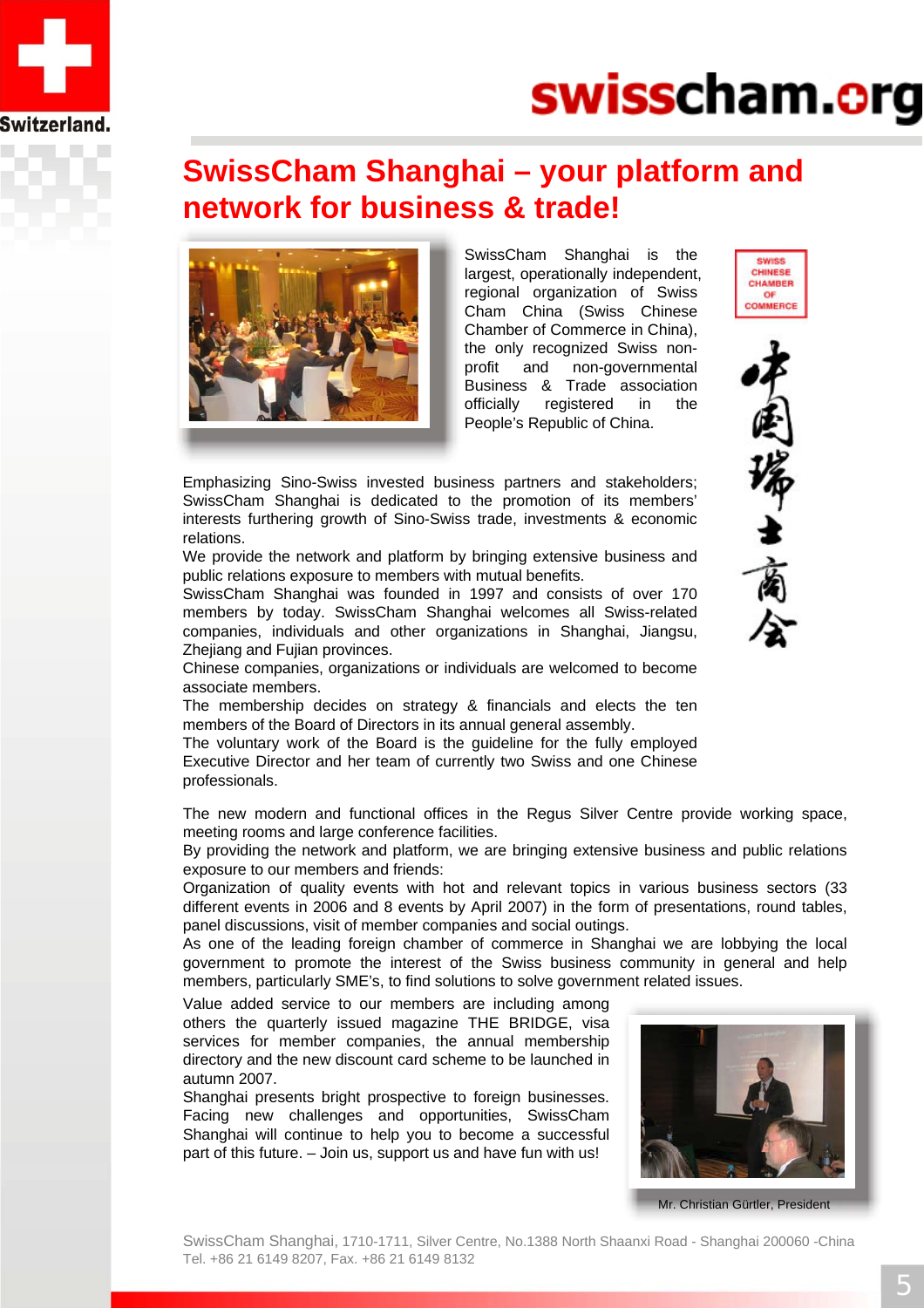

# **Swiss Club Shanghai**

**Originally founded in 1997, the Swiss Club Shanghai was re-established 10 years ago. The Swiss Club of Shanghai** is a non-profit organisation which cultivates the social life among the Swiss and their friends in Shanghai and surroundings and promotes the Swiss spirit of the community. It has a membership of approx. 200 persons; our members are of all nationalities and our official language is English.

**The club aims** to support and enrich family life and assists in promoting the school education of children. It gives members and their families the opportunity to take part in various activities and events, such as 1. August celebration, Easter egg hunt and Santa Claus party or wine tastings, movie nights and soccer matches against other countries, just to name a few. The ladies meet for a lunch or a nice evening meal from time to time and some meet regularly once a month to play jass (a card game).

Our next highlight will be the celebration of the 10th Anniversary of the Swiss Club Shanghai since re-establishment. Please join us for a Gala Night on June 2nd, 2007.

If you are Swiss, Chinese or from any other country in the world and would like to join our club you are most welcome to do so. For more information on the Swiss Club and our future events please visit **www.Swissclubshanghai.com**. We look forward to meeting you at one of our events.



Mr. Patrick Scheibli, President (Center)

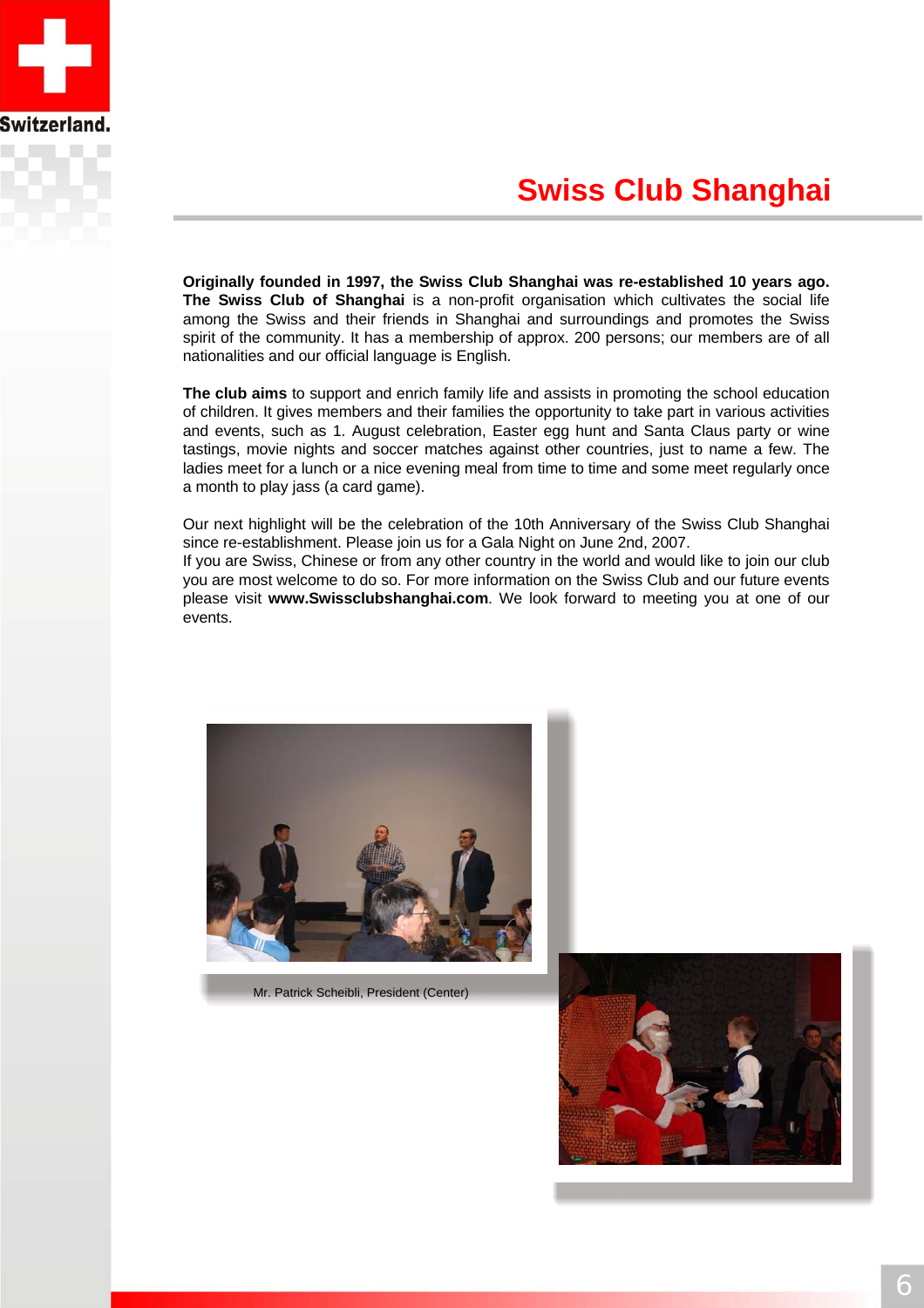

# **ShanghART Gallery** - Contemporary Chinese Art In Shanghai Since 1996



Over the course of the past decade, the Shanghai based gallery has acquired a substantial reputation for artistic innovation, integrity and high quality in dealing with contemporary Chinese art. Founded by a Swiss, ShanghART Gallery became not only the initial gallery from China participating in major international art fairs like Art Basel, FIAC and Art Basel Miami Beach, but enjoys also the great respectof being selected as the only gallery from China to be featured in "International Art Galleries, Post-War to Post-Millennium, a narrative chronology of the dealers, artists and spaces that have defined modern art" (Dumont, 2005)

Today ShanghART occupies two spaces (400m2 and 800m2 respectively) in two converted warehouses at Moganshan Rd near Suzhou Creek. ShanghART will open an additional space in the North of the city (3/Fl, 800 Guo Shun Rd East, near Wujiaochang) in early summer and a new gallery in Beijing in autumn 2007.

Shanghart represents today over 30 of China's most talented artists working with different media ranging from painting and sculpture to video art and performance.

The gallery's program aims to present innovative works in ways that expose the diverse, multi-disciplinary nature of contemporary culture. The exhibitions, realized in close cooperation with the artists, expand traditional notions of what art is and explore the rich amalgam of voices and cultures that continually shape China.

As a gallery, producer, supporter, and point of reference ShanghART contributes as a vital resource to the development of contemporary Chinese art. It also works as an archive of cultural thought and expression. The gallery's website **www.shanghartgallery.com** is an extensive source of contemporary Chinese art and its cultural and theoretical context.

#### Lorenz Helbling



ShanghART, 16,18 Floor, No. 50 Moganshan Road - 200060 Shanghai - China Tel: (86 21) 6359 3923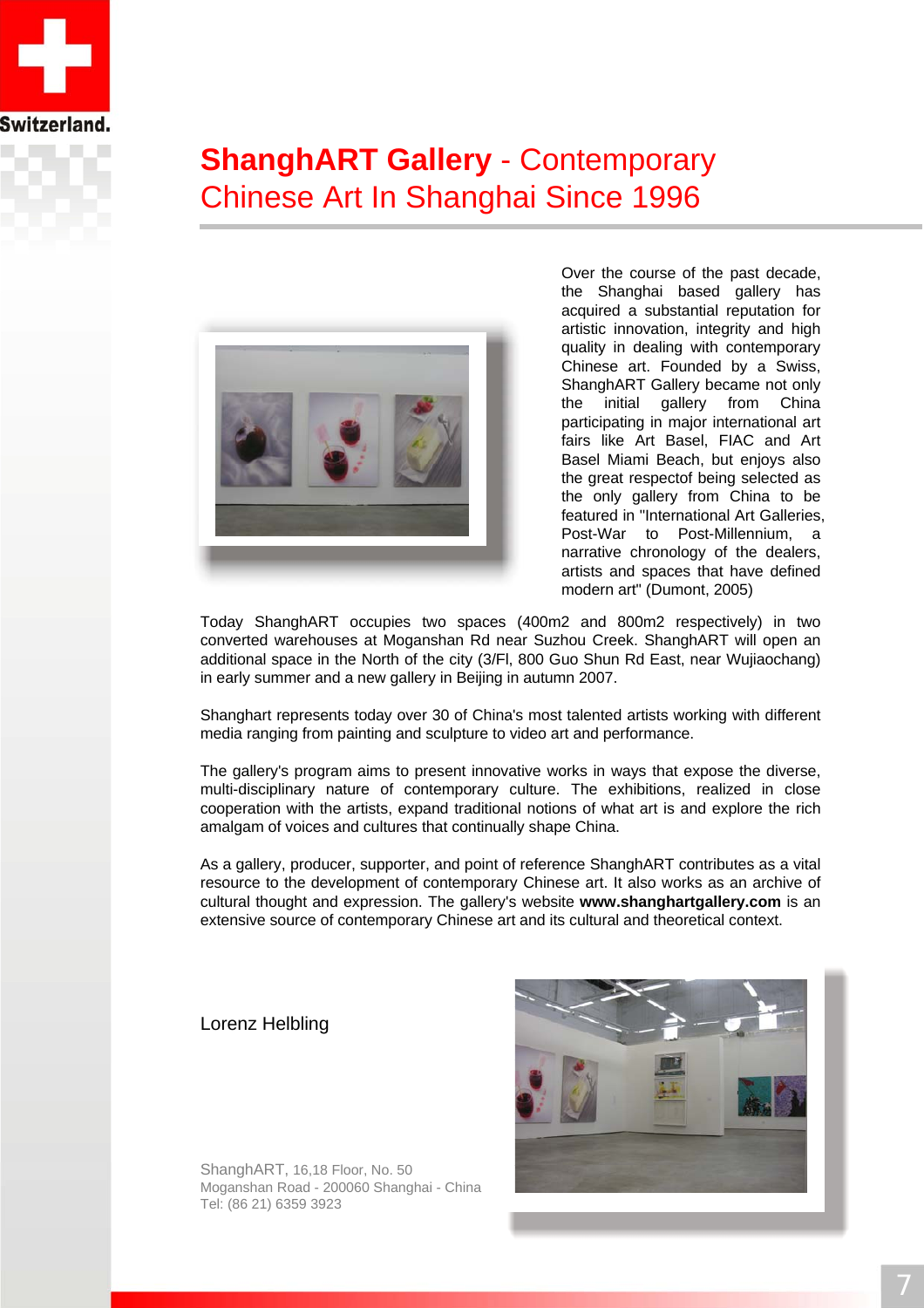

# **Studium in der Schweiz – Grundstein für die Karriere in China**

Ich wurde Mitte der neunziger Jahre als Austauschstudent von der chinesischen Regierung in die Schweiz geschickt. Damals gab es sehr wenige chinesische Studenten an den schweizerischen Hochschulen. Soviel ich weiß, war das Kontingent des staatlichen Stipendiums auf jährlich ungefähr 20 eingeschränkt.

Die meisten von uns waren zum ersten Mal im Ausland. Der Kontrast zwischen beiden Ländern war groß, und zwar in vielen Hinsichten. Wir studierten fleißig, denn jeder weiß, dass man nur ein paar Jahre hat, um sich wissenschaftlich weiterzubilden. Damals war eine große Anzahl der chinesischen Studenten in der Schweiz staatliche Stipendiaten. Hinzu kam noch eine winzige Zahl der Studenten, die auf eigene Kosten an der Hochschulen studierten. Die meisten von uns haben in der Schweiz promoviert oder ein abgeschlossenes Studium gemacht und sind dann zurückgekehrt. (Die große Anzahl der Studenten an den Hotelfachschulen wird hier nicht dazu gezählt.)

Unter diesen ehemaligen Stipendiaten haben viele Karriere gemacht, dank des Studienaufenthaltes in der Schweiz. Denn dort haben sie den wissenschaftlichen Grundstein für die künftige Entfaltung nach der Rückkehr gelegt. So ist zum Beispiel die jetzige Vizeministerin des Bildungsministeriums Frau Wu Qidi eine ehemalige Doktorandin an der ETH Zürich. Ihr Mann, ein hochrangiger Regierungsbeamte hat eben dort promoviert. In vielen schweizerischen Jointventures - Unternehmen in China übernehmen heute die ehemaligen Stipendiaten die verantwortungtragenden Posten. Das ist bei Nestle so , bei Ciba Geigy so, bei Leica so und bei Novartis und Roche auch so. (Leica liegt heute leider nicht mehr in der schweizerischen Hand).

Die meisten ehemaligen chinesischen Studenten haben in der Schweiz Medizin, Naturwissenschaft und Ingenieurwissenschaft studiert, einige haben Sozialwissenschaft oder Finanzwissenschaft studiert. Diese Fächer sind wichtig für den wirtschaftlichen Aufschwung Chinas. Die Schweiz bietet uns auf obengenannten Gebieten nicht nur Knowhow, sondern auch Erfahrung.

2004 erreicht das Volumen des bilateralen Handels 5 Milliarden US Dollar. Über 600 schweizerische Unternehmen haben in China investiert. 120000 chinesische Touristen besuchten die Schweiz, umgekehrt 40000 schweizer Touristen nach China. Der Rekord wird ständig geschlagen. Es gibt zur Zeit 2 bis 3tausend chinesische Studenten in der Schweiz, was vor 10 Jahr kaum vorstellbar ist.

Alles in Allem bringt der Austausch im Bereich des Erziehungswesens beiden Ländern soviel. Denn die Investition in die Erziehung ist die Investition in unsere Zukunft.

#### Prof. Dr. CHEN Zhuangying

Shanghai International Studies University - Email: chenzhuangying@yahoo.com.cn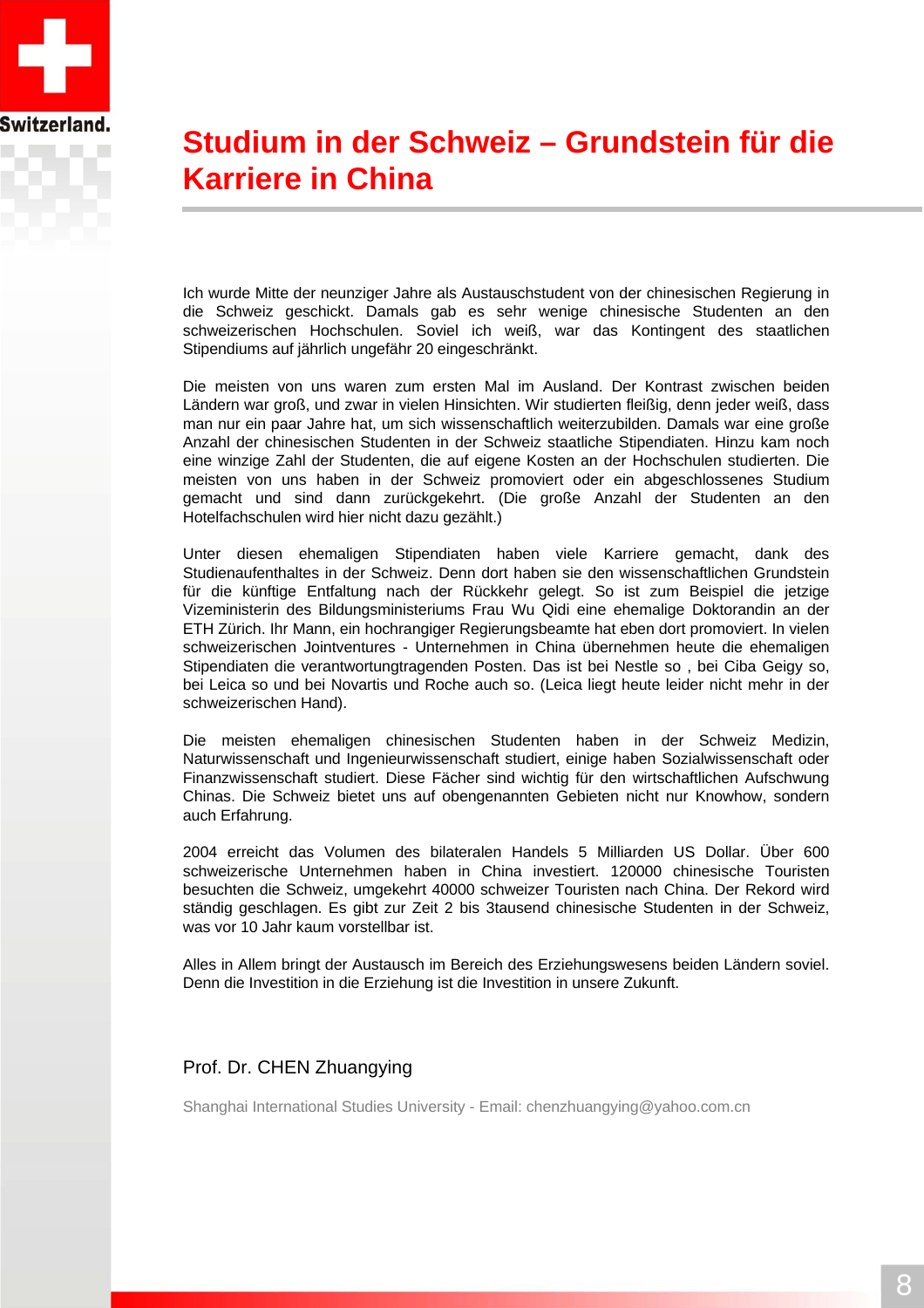

### **Quand la Jin Mao remplace le Cervin…**

**Elever son enfant à Shanghai, dans une culture si différente, est un défi passionnant, même, si tous les souvenirs qui ont marqué notre enfance en Suisse n'évoqueront pas grand-chose pour lui.**



Partis pour six mois et finalement, déjà cinq ans à Shanghai ! Cela peut sembler une éternité pour le Suisse fraîchement arrivé qui découvre avec stupeur la pollution, le trafic et le bruit incessant de cette mégalopole !

Mais pour nous, Jonathan (Fribourgeois, insolite mélange d'Inde et de Hollande) et moi (pur produit valaisan), la vie à deux en Chine, rythmée par le travail, les voyages et les sorties, s'est transformée en aventure de famille captivante avec la naissance de notre fils Anthony. Et, somme toute, notre vie ressemble à celle de toutes les familles en Suisse, seuls les détails diffèrent…Par exemple, l'univers d'Anthony est exclusivement chinois, la Suisse semble si éloignée de lui : le chocolat, notre fierté helvétique, est souvent délaissé au profit des friandises au poisson séché et tous ses plats sont copieusement arrosés de sauce soja. Ses amis se nomment Jiucheng ou Meifong, pas l'ombre d'un Guillaume ou d'une Emma…et surtout, les étranges sons du dialecte shanghaien n'ont déjà plus aucun secret pour lui. Ses bouclettes blondes « huang toufa , cheveux jaunes » lui confèrent un statut spécial sur le terrain de jeux ou dans la rue, où les flashs des appareils de photos des jeunes chinoises crépitent sur son passage. Les retours en Suisse accentuent les clichés : la vue d'une brave vache le terrifie, il est vrai que les seuls animaux qu'il croise à Shanghai sont les poissons rouges qui ornent l'entrée de notre immeuble…

Son intégration quasi totale à la vie locale souligne de manière flagrante notre difficulté à nous, ses parents, de nous intégrer réellement à la communauté chinoise. Malgré de gros efforts consentis pour apprendre le mandarin, la communication reste difficile et nous sommes souvent tentés par la simplicité des rapports entre expatriés. Grâce à notre fils, nous mesurons chaque jour davantage, la richesse de la culture chinoise et nous nous réjouissons de pouvoir lui donner durant ses premières années de vie, cette double culture qui restera probablement un événement marquant de sa vie.

Christine Cappi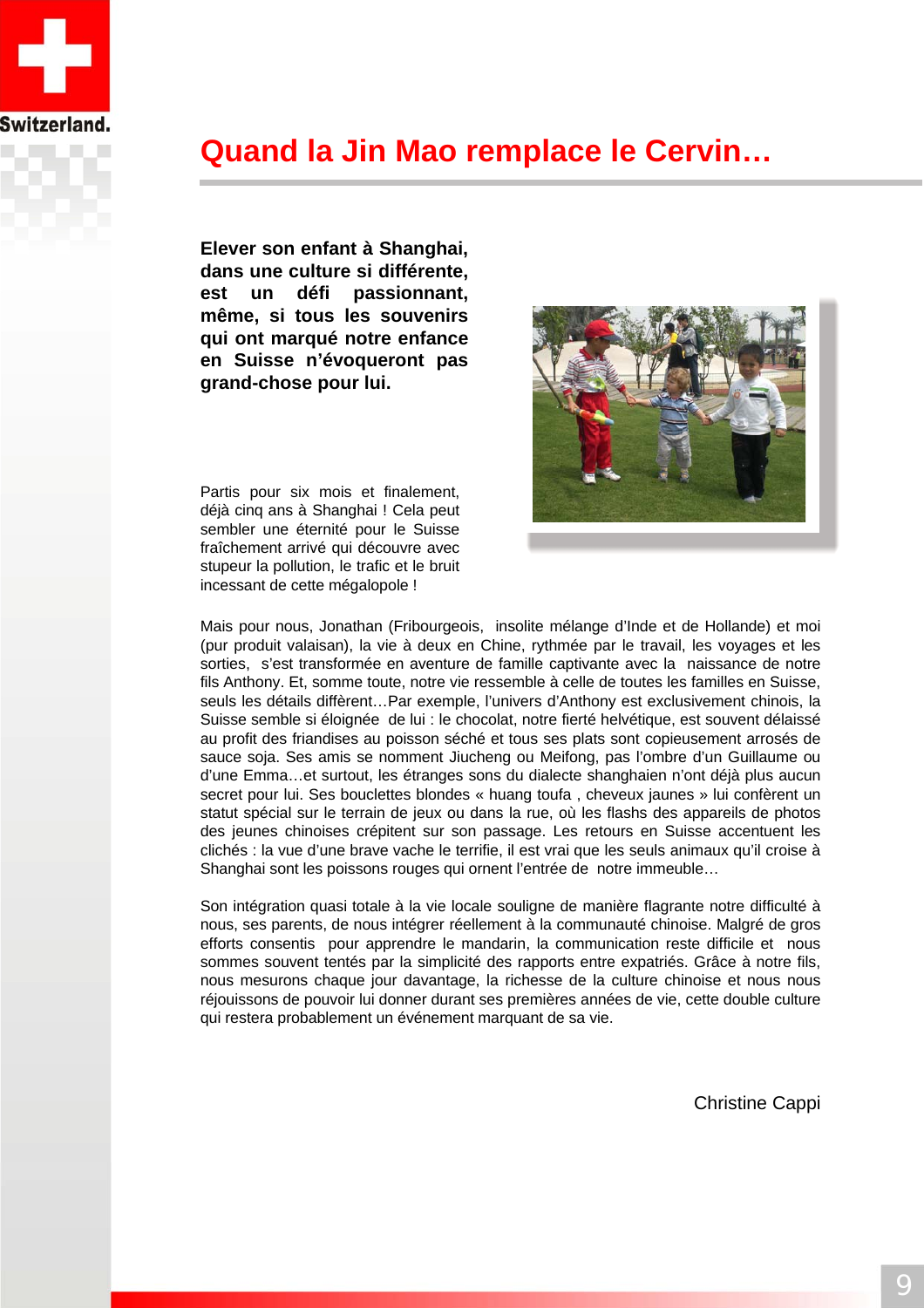

# **UN PENSIERO PER NICHOLAS**

#### **Per mio figlio che un giorno si chiedera' chi e' e da dove viene.**



Un caro saluto a tutti, amici, compatrioti….

"Compatrioti"!, Ecco una parola che penso di non aver usato piu' di due o tre volte in vita mia. Passate centinaia di ore nei taxi delle citta' cinesi ho avuto modo di discutere piu' volte sull' "essere svizzeri". Quante volte ho sentito dire: "Voi in Svizzera avete questo e quello, siete conosciuti nel mondo per questo o quest'altro"….Stereotipi, sicuramente, ma a volte il problema imbarazzante degli stereotipi non e' quello di essere inaccurati o esagerati, ma proprio quello di fare esattamente centro.

Non e' certo un discorso del primo di agosto che voglio fare ma piuttosto un breve esercizio per prendere coscienza di un messaggio che un giorno vorrei trasmettere a mio figlio Nicholas.

Nicholas ha quasi 2 anni, ha il passaporto rossocrociato ma e' nato da mamma shanghaiese. Adora il cioccolato ma preferisce gli spaghetti con tofu e polpette di pesce piuttosto che con il pomodoro….e mangia tenendo il cucchiaio in una mano e un bastoncino nell'altra.

Presto, a scuola, gli verra' insegnato cosa significa essere cinese. Amici e parenti cinesi non mancheranno un occasione per dirgli: "Noi cinesi pensiamo cosi'; noi cinesi facciamo cosi'". I cinesi hanno un forte senso di comune appartenenza alla loro terra. E' sempre stato cosi', almeno da quando hanno eretto un muro per contenere e proteggere la loro patria e cultura.

Allora Nicholas comincera' a porsi delle domande e sara' mia responsabilita' spiegargli e mostrargli quell'altra parte delle sue origini.

Cosa significa dunque essere svizzeri? In Svizzera forse non mi sono posto cosi spesso questa domanda. In Svizzera ero svizzero e basta. Eppure, per un ticinese che, come me, ha ormai vissuto quasi la meta' della sua vita in Cina questa domanda diventa quasi necessaria. Io, non mi sento particolarmente "sradicato", ma la maggior parte delle volte so solo replicare con "Noi in Svizzera abbiamo questo o quest'altro…!"

Ma non basta. Qui, lontano da casa, credo di dover assumere questo fatto con maggiore responsabilita'.

A Nicholas vorrei trasmettere che l'identità svizzera non è fatta di una lingua specifica, ma è fatta della capacità di capirsi al di là delle diverse lingue che parliamo. Che il successo della Svizzera si basa proprio sulla diversità delle nostre popolazioni e la varietà delle nostre culture. A Nicholas spieghero' che la Svizzera deve la sua stabilità e la sua capacità di risolvere i problemi alla partecipazione alle decisioni di tutte le correnti di pensiero, associazioni e gruppi d'interesse.

La Svizzera e' il risultato di un impegno comune; un "progetto" mosso da una volonta' di progresso sociale, libertà, democrazia, solidarietà, giustizia sociale, responsabilità verso le generazioni future.

Stara' a Nicholas un giorno decidere come "usare" quelle due parti distinte di se'. Ne scegliera' una a discapito dell'altra? Sara' capace invece di farne una sintesi?

Quello che mi auguro e' che cresca e viva nel rispetto di se stesso e degli altri e che si senta anche in parte svizzero non grazie a un passaporto e un numero AVS. Quello che mi auguro e' di poter trasmettergli dei valori che gli permetteranno di portare in se quello che di svizzero e' piu' importante, ovunque lui decida di andare.

Luca Weber